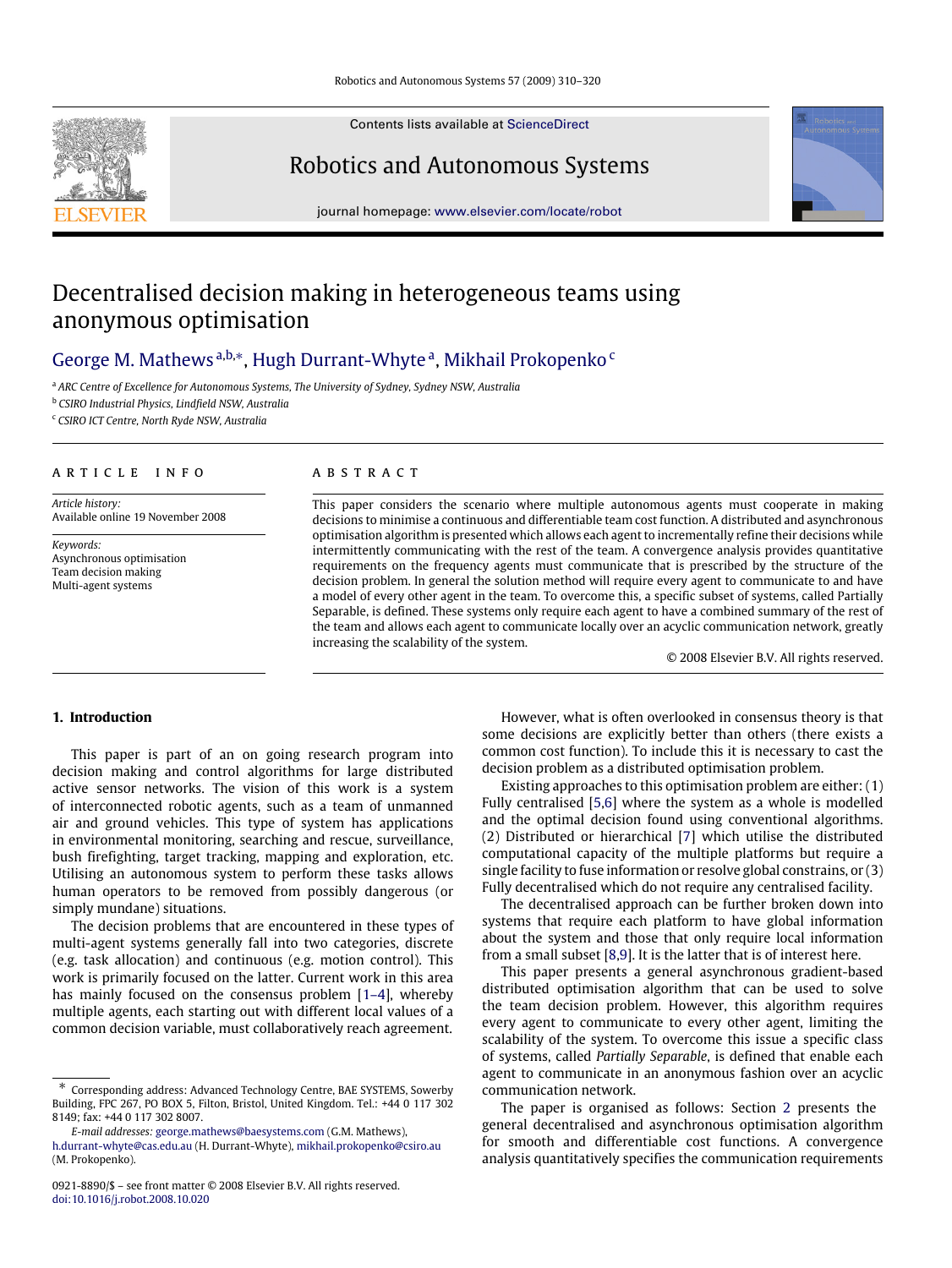of each agent. The scalability implications of these requirements are discussed in Section 3 and the Partial Separability condition defined. Section 4 presents a decentralised system architecture for partially separable systems and gives numerical results for a simulated feature localisation task. Section 5 present conclusions and future work.

# **2. Decentralised optimisation**

This section introduces the team decision problem and presents a general asynchronous decentralised optimisation algorithm based on the work of Bertsekas and Tsitsiklis [10–12].

### *2.1. Problem definition*

Consider a team of *p* agents, where each agent *i* is in charge of a local decision or control variable  $u_i \in \mathcal{U}_i$ . For simplicity, this work assumes the decision spaces are scalar and thus  $\mathcal{U}_i = \mathcal{R}$ . For an extension to multi-dimensional decisions see [13].

The agents are required to select their decisions such that a given team cost function *J* :  $U_1 \times \cdots \times U_p \rightarrow \Re$  is minimised

$$
\mathbf{u}^* = \underset{\mathbf{u} \in \mathcal{U}}{\arg \min} J(\mathbf{u}) \tag{1}
$$

where

$$
\mathbf{u} = [u_1, u_2, \dots, u_p]^T \in \mathcal{U}_1 \times \dots \times \mathcal{U}_p \triangleq \mathcal{U}
$$
 (2)

is the team decision vector and **u**<sup>∗</sup> is the desired optimal team decision.

**Assumption 1a** (*Objective Function*). The objective function *J* is continuous, twice differentiable and bounded from below.

**Assumption 1b** (*Convexity*). In addition to Assumption 1a, the objective function *J* is convex.

Under the strong convexity condition of Assumption 1b, the optimal decision vector obeys the sufficient condition

$$
\frac{\partial J}{\partial u_i}(\mathbf{u}^*) = 0 \quad \forall i. \tag{3}
$$

If the weaker condition of Assumption 1a holds, (3) represents the first order necessary condition for a local minimum.

#### *2.2. Asynchronous optimisation*

To find a decision obeying (3) an asynchronous gradient descent algorithm will be developed. During the optimisation process each agent maintains a local copy of the current team decision vector which, due to the asynchronous requirements, may contain outdated information about other agents proposed decisions. It is given at discrete time *t* for agent *i* as

$$
\mathbf{u}^{i}(t) = [u_{1}^{i}(t), \dots, u_{p}^{i}(t)]^{T}.
$$
 (4)

In general superscripts refer to an agent, while subscripts represent a component of the decision vector (e.g. *u i j* (*t*) represents agent *i*'s local copy of agent *j*'s component of the team decision vector).

The time variable t is simply used to represent when discrete events take place (such as when an agent computes an update or communicates) and does not require each agent have access to a global clock or perform a periodic synchronisation.

To quantify the effects of communication delays, the variable  $\tau_j^i(t)$  will denote when agent *i*'s local copy  $u_j^i(t)$  was generated by agent *j* and hence  $u^i_j(t) = u^j_j\left(\tau^i_j(t)\right)$ . It is assumed that  $\tau^i_i(t) = t$ and thus agent *i* always has the latest copy of its decision variable. Using this notation (4) can be written as

$$
\mathbf{u}^{i}(t) = [u_1^{1}(\tau_1^{i}(t)), \dots, u_p^{p}(\tau_p^{i}(t))]^{T}.
$$
\n
$$
(5)
$$

#### *2.3. Local update*

Each agent employs a local update rule  $f_i$  :  $\mathcal{U} \rightarrow \mathcal{U}_i$  that modifies its proposed decision based on what it knows about the decisions of the rest of the team. To allow each agent to perform updates asynchronously, a set of times  $T_U^i \subseteq \{1, 2, ...\}$  will be associated with each agent *i* that represent when the agent computes a local update. It is assumed the set  $T_U^i$  has an infinite number of elements and thus each agent never stops computing updates

$$
u_i^i(t+1) = \begin{cases} f_i(\mathbf{u}^i(t)) & \text{if } t \in T_U^i\\ u_i^i(t) & \text{else.} \end{cases}
$$
(6)

For a general gradient descent type algorithm, the update function has the form

$$
f_i\left(\mathbf{u}^i(t)\right) = u_i^i(t) + \gamma_i s_i\left(\mathbf{u}^i(t)\right) \tag{7}
$$

where  $\gamma_i$  is a constant step size to be defined and  $s_i: \mathcal{U} \to \mathcal{U}_i$  is the update direction, e.g. for steepest descent

$$
s_i\left(\mathbf{u}^i(t)\right) = -\frac{\partial J}{\partial u_i}\left(\mathbf{u}^i(t)\right). \tag{8}
$$

# *2.4. Communication*

Communication is initiated by an agent *i* sending a message, at some time  $t \in T_C^{ij} \subseteq \{1, 2, \ldots\}$ , to agent *j* containing its latest control  $u_i^i(t)$ , where the set  $T_c^{ij}$  is assumed to contain an infinite number of elements. After some communication delay  $b_{ij}(t)$  agent *j* receives it and incorporates it into its local copy of the team decision vector, thus  $u_i^j(t + b_{ij}(t)) = u_i^i(t)$  and  $\tau_j^i(t + b_{ij}(t)) = t$ .

Although this only explicitly models direct communication between two nodes, the actual implementation may employ information routing or forwarding via intermediate nodes.

#### *2.5. Convergence results*

This section presents a sufficient condition for the above algorithm to converge that quantitatively relates the communication frequency, update direction and the structure of the objective function to a maximum allowable step size for each agent.

Convergence is proved through ensuring cost reduction. This can be accomplished if a bound on the cost function's Hessian is known. This allows the effects of the outdated information one agent has about another to also be bounded.

**Assumption 2** (*Local Descent*). For every *i* and  $t \in T_U^i$ 

(i)

$$
s_i\left(\mathbf{u}^i(t)\right)\frac{\partial J}{\partial u_i}\left(\mathbf{u}^i(t)\right)\leq 0.
$$
\n(9)

(ii) There exists positive constants  $C_i$  and  $D_i$  such that

$$
C_i \left| \frac{\partial J}{\partial u_i} \left( \mathbf{u}^i(t) \right) \right| \leq \left| s_i \left( \mathbf{u}^i(t) \right) \right| \leq D_i \left| \frac{\partial J}{\partial u_i} \left( \mathbf{u}^i(t) \right) \right|.
$$
 (10)

This assumption ensures the updates made by individual agents are in a direction of decreasing cost (based on local information), are bounded and may only be zero if the gradient of the cost function is zero.

**Assumption 3** (*Bounded Delays*). There exists positive constants *Bij* such that

$$
t - \tau_i^j(t) \leq B_{ij} \quad \forall i, j, t. \tag{11}
$$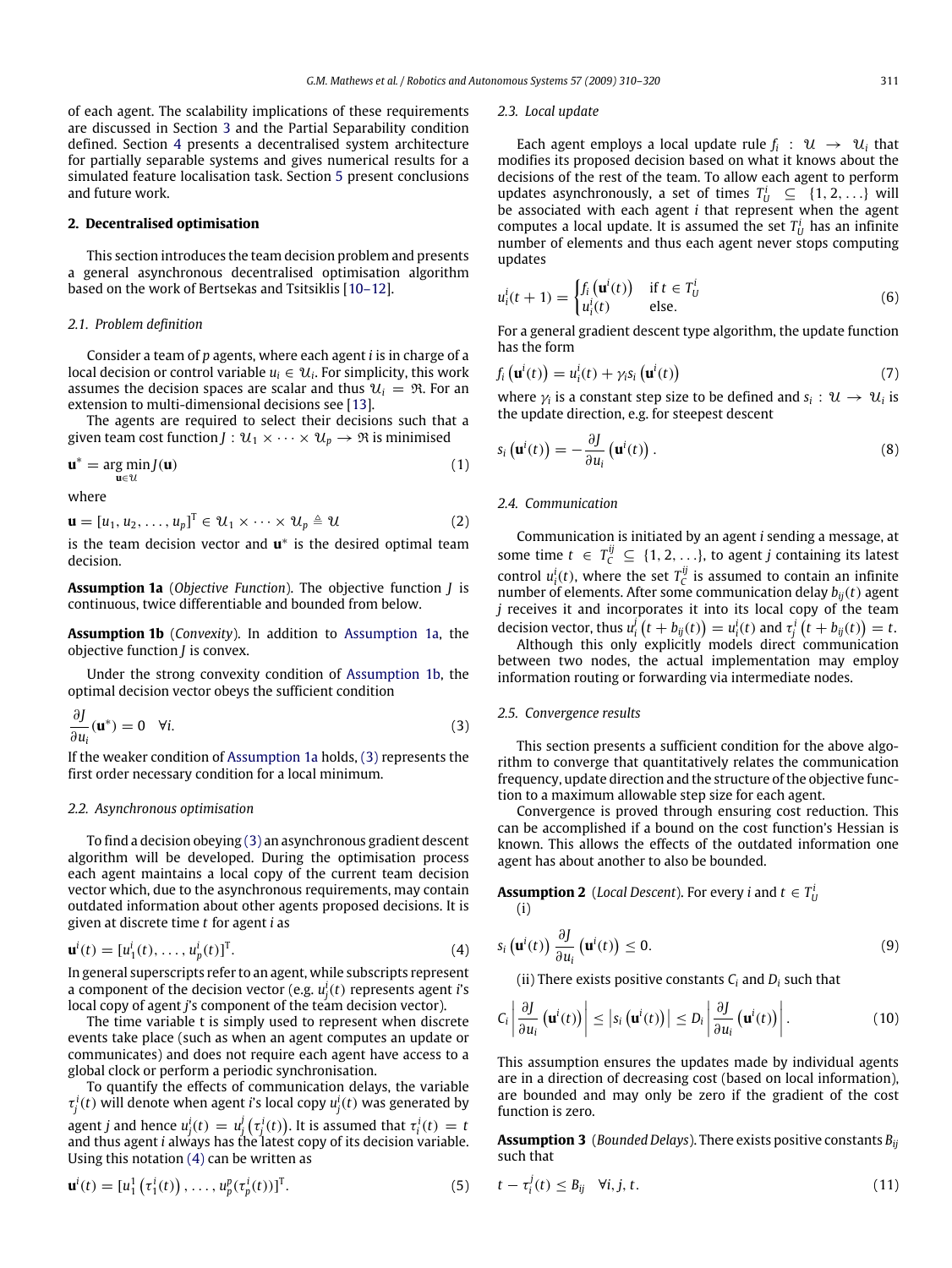This restricts the possible values of  $T_c^{ij}$  and  $b_{ij}(t)$  by requiring the age of agent *j*'s local copy of *i*'s decision to be bounded. Informally, this can be relaxed such that  $B_{ij}$  represents the time difference, measured in the number of updates computed by agent *i*, between  $u_i^i(t)$  and  $u_i^j(t)$ .

**Assumption 4** (*Coupling*). There exist positive constants *Kij* such that

$$
\left|\frac{\partial^2 J}{\partial u_i \partial u_j}(\mathbf{u})\right| \le K_{ij} \quad \forall i, j, \mathbf{u} \in \mathcal{U}.
$$
 (12)

This imposes a limit on the maximum coupling between the decisions made by different agents, represented by bounds on the second derivatives of the objective function.

**Theorem 1** (*General Convergence*). *Assumptions* 1a and 2–4 *provide sufficient conditions for the distributed optimisation algorithm defined by* (6) and (7) *to converge with*

$$
\lim_{t \to \infty} \frac{\partial J}{\partial u_i} \left( \mathbf{u}^G(t) \right) = 0 \quad \forall i
$$
\n(13)

*where*  $\mathbf{u}^G(t) = [u_1^1(t), \ldots, u_p^p(t)]$  is the global decision vector *formed with the most recent local decision from each agent and*  $\gamma_i \in$ (0, Γ*i*)*, where*

$$
\Gamma_{i} = \frac{2}{D_{i}\left(K_{ij} + \sum_{j \neq i} K_{ij}(1 + B_{ij} + B_{ji})\right)}.
$$
\n(14)

### *See Appendix for proof.*

This theorem guarantees that the algorithm will converge to the optimal decision if the cost function is convex. For nonconvex functions, convergence is still guaranteed but only to a local minimum. This general result provides a unified way to relate communication requirements and problem structure for a general cooperative multi-agent system.

# *2.6. Example 1: Quadratic cost*

To demonstrate the convergence properties and communication requirements this section will consider a set of decision makers minimising the simple quadratic objective function

$$
J(\mathbf{u}) = \frac{1}{2} \mathbf{u}^{\mathrm{T}} \mathbf{A} \mathbf{u}.\tag{15}
$$

For some positive definite matrix  $\mathbf{A} = \{A_{ij}\}\$ . Although this has a trivial solution it will highlight the issues involved.

To completely specify a multi-agent algorithm to solve this, the local update equation (7) and the communication network/protocol must be specified.

• *Local update:* Each agent *i* computes an update at each time step  $T_U^i = \{0, 1, 2, \ldots\}$ , where the update direction is defined by the steepest decent direction. Thus

$$
u_i^i(t+1) = u_i^i(t) - \gamma_i \mathbf{A}_i \mathbf{u}^i(t), \quad \forall i
$$
\n(16)

where **A***<sup>i</sup>* is the *i*th row of **A**. For this equation, the constant  $D_i = 1$ .

• *Communication:* Each agent *i* communicates after each local iteration to all other agents  $j \neq i$  and thus  $T_{\mathcal{C}}^{ij} = \{1, 2, \ldots\}$ . It is assumed that the message delivery delays are constant for each communication link and given by *bij*. This results in  $u^j_i(t) = u^i_i(t - b_{ij})$ . It is noted that for this particular setup, the delivery delay *bij* corresponds to the delay terms *Bij*.



**Fig. 1.** Fully connected communication network between 3 agents with associated bi-directional communication delays.

The last term that must be specified is the step size  $\gamma_i$ . Based on Theorem 1  $\gamma_i$  is given by

$$
\gamma_i = \frac{\beta}{K_{ii} + \sum_{j \neq i} K_{ij} (1 + B_{ij} + B_{ji})}
$$
\n(17)

where  $\beta \in (0, 2)$  and for this example is set to a conservative 1.5. The delays terms  $B_{ii}$  are defined above, while the coupling terms are given by the matrix elements

$$
K_{ij} = \left| \frac{\partial^2 J}{\partial u_i \partial u_j}(\mathbf{u}) \right| = |A_{ij}| \tag{18}
$$

for all *i* and *j*.

Consider the 3 dimensional case consisting of 3 agents with an **A** matrix defined as

$$
\mathbf{A} = \begin{bmatrix} 3 & 2 & 1.5 \\ 2 & 3 & 2 \\ 1.5 & 2 & 3 \end{bmatrix} . \tag{19}
$$

The delay terms are specified by a similar matrix **B**

$$
\mathbf{B} = \begin{bmatrix} 0 & 1 & 2 \\ 1 & 0 & 1 \\ 2 & 1 & 0 \end{bmatrix}
$$
 (20)

and is shown in Fig. 1.

To demonstrate the full convergence properties, the local copy of each agents decision vector is initialised to the sum of the eigen vectors **v***<sup>i</sup>* of **A**,

$$
\mathbf{u}^{i}(0) = \sum_{i=1}^{3} \mathbf{v}_{i} \approx \begin{bmatrix} -0.89\\ -1.25\\ 0.53 \end{bmatrix}, \text{ for all } i \in \{1, 2, 3\}. \tag{21}
$$

The resulting evolution of the local decision of each agent and the associated value of the objective function is shown in Fig. 2. It is noted from Fig. 2(b) that this distributed algorithm maintains the linear convergence rate typical of steepest descent algorithms approaching a non-singular stationary point. This property has been proved for a similar distributed algorithm in [14].

#### **3. Heterogeneity and system structure**

This section examines the general structure of heterogeneous team decision problems and explicitly considers what information each agent requires about the team.

To start, consider a general heterogeneous team of agents. For each agent to evaluate the objective function (or any higher order derivatives) it will not only require the decision of all the other agents but also require a model of how their decision will modify or impact the system.

For large systems, containing many agents, the computational costs of storing and operating with these models, along with the bandwidth required to communicate the local decisions will become inhibitive. To deal with this issue, a particular form of the objective function will be defined that will enable the effect or impact of a group of agents to be described in the same manner as the impact of a single agent. For systems with this type of cost function it will also be shown that each agent will only be required to communicate over an acyclic network.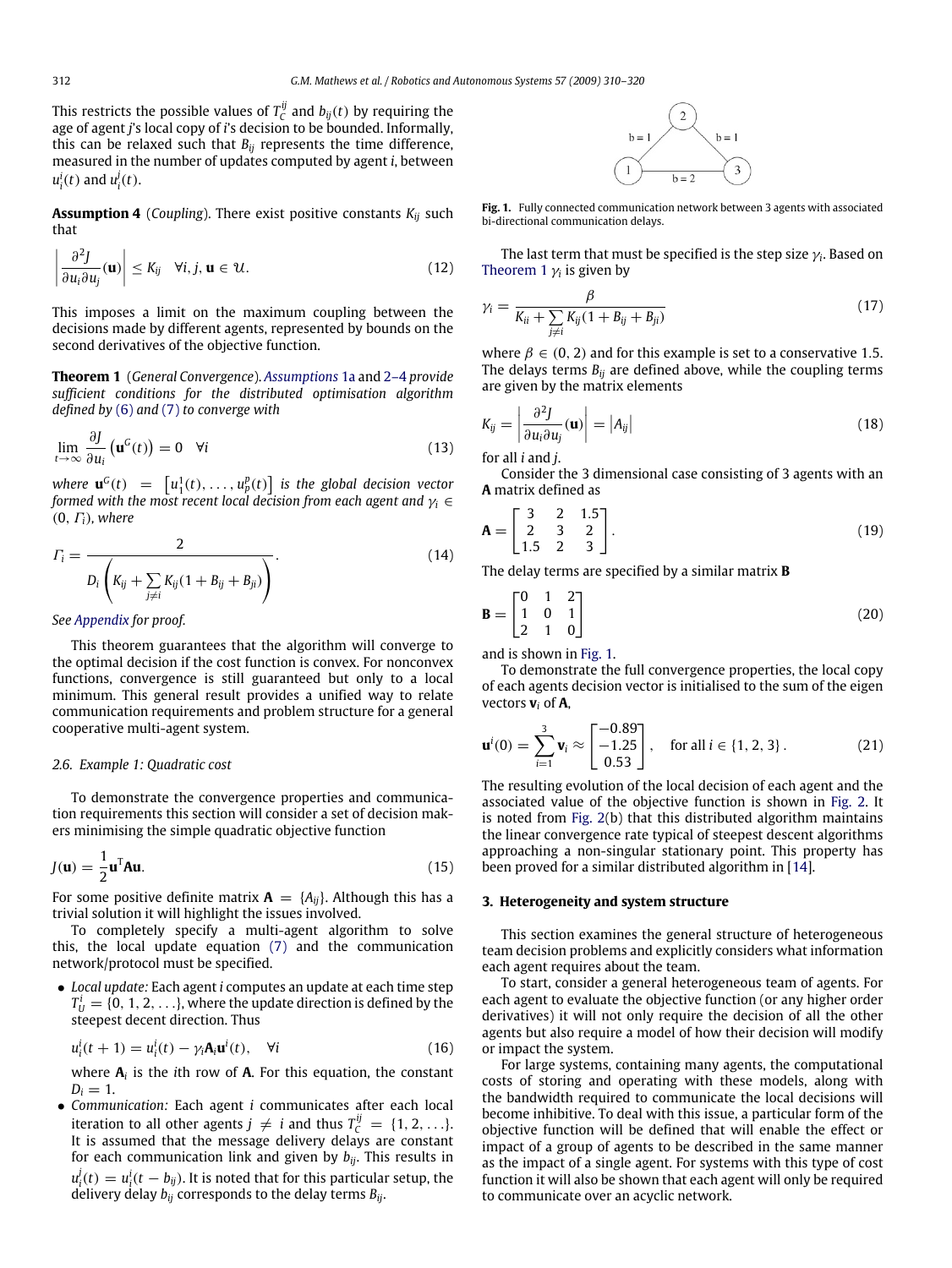

**Fig. 2.** Typical convergence results of the distributed optimisation algorithm for a quadratic objective function. (a) Local decision variables *u i i* (*t*) versus iterations *t*. (b) Objective function value. The dashed line shows the value of the global team decision,  $\bm{J}(\bm{u}^G(t))$  at each iteration. The solid lines represent the objective function value of the local decision vectors of each agent, *J*  $(\mathbf{u}^i(t))$  for each  $i = 1, 2, 3$ .

#### *3.1. Partial separability*

This section defines a class of systems where each agent does not require specific information about every other agent. In general terms, it will be shown that if the effect or impact of a group of agents on the team objective or cost function, can be described in the same manner as the impact of a single agent. Then, each agent can consider the rest of the team as a single entity, described in the same manner as any other agent, irrespective of how large the team is.

The key concept behind this is the ability to describe the impact of a group of agents in the same manner (i.e. description length) as the impact of a single agent. Systems that exhibit this property will be called *Partially Separable*.

This enables each agent to independently evaluate its future impact for a proposed local decision. These impacts are then communicated around the team and combined such that each agent passes on an anonymous summary of what it knows about the impact of other agents. This concept will now be formalised.

**Definition 1** (*Impact Function*). An impact function Υ*<sup>i</sup>* , of a given agent *i*, abstracts the local sensor and actuator models and maps a decision  $u_i$  onto a common team impact space  $\delta$ 

$$
\gamma_i: \mathcal{U}_i \to \mathcal{S}.\tag{22}
$$

Given the impacts from two agents,  $\alpha_i = \gamma_i(u_i)$  and  $\alpha_i = \gamma_i(u_i)$ , the combined impact will be generated using a binary composition operator \* defined on the impact space *§*. This allows two impacts to be combined without losing any task related information.

**Definition 2** (*Impact Properties*). For all non-empty and nonoverlapping sets of agents  $\mu$ ,  $\nu \subset \{1, \ldots, p\}$ , such that  $\mu \cap \nu = \emptyset$ and  $\sigma = \mu \bigcup \nu$ , there exists

(i) A commutative and associative binary operator ∗ defined for the impacts  $\alpha_{\mu}, \alpha_{\nu} \in \mathcal{S}$  such that the combined impact  $\alpha_{\sigma}$  is given by

$$
\alpha_{\sigma} = \alpha_{\mu} * \alpha_{\nu}.
$$
 (23)

(ii) An inverse of all elements of  $\delta$  and a unity element  $\alpha_{\emptyset}$ , such that the impact  $\alpha_{\mu}$  can be recovered by

$$
\alpha_{\sigma} * \alpha_{\nu}^{-1} = \alpha_{\mu} * \alpha_{\nu} * \alpha_{\nu}^{-1} = \alpha_{\mu} * \alpha_{\emptyset} = \alpha_{\mu}.
$$
 (24)

This formally defines an *Abelian group*.

A partially separable objective function of the team is defined as a mapping from the combined team impact to the real line. This is in contrast to the previous definition, which defines it as a mapping directly from the team controls *u<sup>i</sup>* to R.

**Definition 3** (*Partial Separability*). The partially separable objective function *J* is equivalent to the mapping  $\psi : \mathcal{S} \to \mathcal{R}$ , given by

$$
J(\mathbf{u}) = \psi(\alpha_T) \tag{25}
$$

where

$$
\alpha_T = \Upsilon_1(u_1) * \Upsilon_2(u_2) * \cdots * \Upsilon_p(u_p). \tag{26}
$$

To demonstrate this concept, an reconnaissance scenario will be examined for the case when all uncertainties are Gaussian.

# *3.2. Example 2: Reconnaissance with Gaussian Uncertainty*

A typical scenario of interest in this paper is the reconnaissance or information gathering task. This scenario requires the agents to decide on a joint decision that minimises the uncertainty about a particular random variable  $x \in \mathcal{X}$  given some prior information. This state variable may include positions of targets, terrain properties of a given region, or surface information of a remote planet, for example.

This section will show that the reconnaissance scenario, when all uncertainties are described by Gaussian distributions, has a partially separable objective function. For a detailed reference on Gaussian filtering and the extended Kalman filter see [15].

#### *3.2.1. Prior*

It is assumed that all agents have access to the prior information about probably values of **x**, defined as a probability density function  $P(x)$  and assumed Gaussian with mean  $\hat{x}$  and covariance **P** 

$$
P(\mathbf{x}) \sim N(\mathbf{x}; \hat{\mathbf{x}}, \mathbf{P}).
$$
 (27)

*3.2.2. Observation model*

Agent *i*'s observation is modelled by

$$
\mathbf{z}_i = \mathbf{h}_i(\mathbf{x}, u_i) + \mathbf{w}_i \tag{28}
$$

where **w***<sup>i</sup>* is Normally distributed with zero mean and covariance given by  $\mathbf{R}_i(\mathbf{x}, u_i)$ . In the implementation of the extended Kalman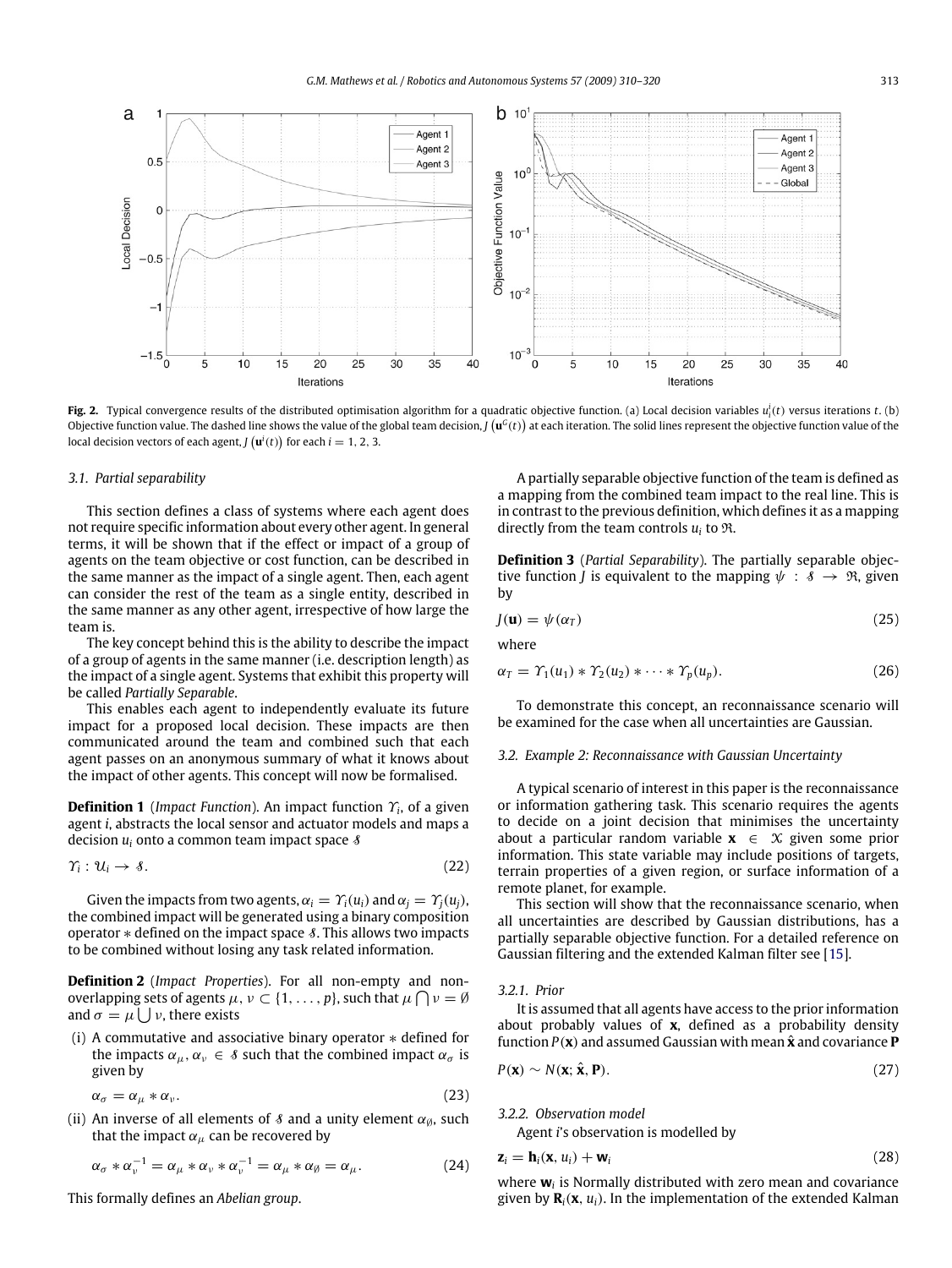filter, this nonlinear model is linearised about the prior expected state **x**ˆ

$$
\mathbf{h}_i(\mathbf{x}, u_i) \approx \mathbf{h}_i(\hat{\mathbf{x}}, u_i) + (\hat{\mathbf{x}} - \mathbf{x}) \nabla_{\mathbf{x}} \mathbf{h}_i(\hat{\mathbf{x}}, u_i).
$$
 (29)

For simplicity the Jacobian  $\nabla_{\mathbf{x}} \mathbf{h}_i(\hat{\mathbf{x}}, u_i)$  will be given as  $\mathbf{H}_i(u_i)$  and the mean observation  $\mathbf{h}_i(\hat{\mathbf{x}},u_i)$  denoted by  $\hat{\mathbf{z}}_i$ . Thus, (29) becomes

$$
\mathbf{h}_i(\mathbf{x}, u_i) \approx \hat{\mathbf{z}}_i + (\hat{\mathbf{x}} - \mathbf{x}) \mathbf{H}_i(u_i).
$$
 (30)

The observation covariance is approximated by a constant function (in **x**)

$$
\mathbf{R}_i(\mathbf{x}, u_i) \approx \mathbf{R}_i(\hat{\mathbf{x}}, u_i) = \mathbf{R}_i(u_i).
$$
 (31)

# *3.2.3. Measurement update*

For a given team decision  $\mathbf{u} = [u_1, \dots, u_p]^T$  and observation  $\mathbf{z} = [\mathbf{z}_1^T, \dots, \mathbf{z}_p^T]^T$ , the posterior  $P(\mathbf{x}|\mathbf{z}, \mathbf{u})$  can be computed using an extended Kalman filter update

$$
P(\mathbf{x}|\mathbf{z}, \mathbf{u}) \sim N(\mathbf{x}; \hat{\mathbf{x}}_{+}, \mathbf{P}_{+})
$$
\n(32)

where the updated mean  $\hat{\mathbf{x}}_+$  and covariance  $\mathbf{P}_+$ , are given in inverse covariance form [15] by

$$
\mathbf{P}_{+}^{-1} = \mathbf{P}^{-1} + \sum_{i=1}^{p} \mathbf{H}_{i}^{T}(u_{i}) \mathbf{R}_{i}^{-1}(u_{i}) \mathbf{H}_{i}(u_{i}), \qquad (33)
$$

and

$$
\mathbf{P}_{+}^{-1} \hat{\mathbf{x}}_{+} = \mathbf{P}^{-1} \hat{\mathbf{x}} + \sum_{i=1}^{p} \mathbf{H}_{i}^{T}(u_{i}) \mathbf{R}_{i}^{-1}(u_{i}) (\mathbf{z}_{i}^{k} - \hat{\mathbf{z}}_{i}^{k} + \mathbf{H}_{i}^{k} \hat{\mathbf{x}}^{k-1}). \tag{34}
$$

#### *3.2.4. Objective function*

The objective of the task is to minimise the uncertainty after the observations have been taken. Thus, a suitable team cost function is the Shannon entropy of the posterior, which measures the uncertainty contained in the distribution (see [16])

$$
H_{P(\mathbf{x}|\mathbf{z},\mathbf{u})} = -\mathrm{E}_{\mathbf{x}}[\log P(\mathbf{x}|\mathbf{z},\mathbf{u})]. \tag{35}
$$

For a Gaussian density this becomes

$$
H_{P(\mathbf{x}|\mathbf{z},\mathbf{u})} = -\frac{1}{2} \log \left( (2\pi e)^{d_x} \left| \mathbf{P}_+^{-1} \right| \right) \tag{36}
$$

where  $d_\mathsf{x}$  is the dimension of the state space  $\mathcal X.$  It is noted that this entropy is independent of the observation **z**. This is one of the special properties of Gaussian filtering and does not occur in general. (In general some observations will produce a more informative posterior than others.)

Because of this independency the posterior entropy can be used directly as the objective or cost function

$$
J(\mathbf{u}) = -\frac{1}{2}\log((2\pi e)^{d_x} |\mathbf{P}_+^{-1}|). \tag{37}
$$

Using (33) and noting the objective function is only required as a preference ordering over actions, (37) becomes

$$
J(\mathbf{u}) = -\left|\mathbf{P}^{-1} + \sum_{i=1}^{p} \mathbf{I}_i(u_i)\right| \tag{38}
$$

where

 $\mathbf{I}_i(u_i) = \mathbf{H}_i^T(u_i) \mathbf{R}_i^{-1}(u_i) \mathbf{H}_i(u_i).$  (39)

To evaluate this function (or gradient), only the matrix sum,  $\sum_{i=1}^{p} \mathbf{I}_i(u_i)$ , is required. Knowledge of the decisions  $u_i$ , models  $\mathbf{H}_i$ and **R***<sup>i</sup>* or the individual matrices **I***<sup>i</sup>* from each agent is redundant.

This structure can be emphasised by defining an impact function for the *i*th agent as

$$
\Upsilon_i(u_i) = \mathbf{I}_i(u_i) = \mathbf{H}_i^T(u_i) \mathbf{R}_i^{-1}(u_i) \mathbf{H}_i(u_i).
$$
 (40)

This abstracts the agents models by extracting only the task relevant features. It directly maps a decision onto the common impact space *§*, of all  $d_x \times d_x$  symmetric matrices.

With this formulation, the composition operator ∗ becomes matrix addition, an elements inverse is its negative, and the unity element becomes the zero matrix. It is also noted that the size of the impact space,  $\delta$ , is only dependent on the size of the state space  $X$  and is independent of the number of agents.

The team cost function, in partially separable form is given by

$$
J(\mathbf{u}) = \psi(\alpha_T) = -\left|\mathbf{P}^{-1} + \alpha_T\right|.
$$
 (41)

where

$$
\alpha_T = \gamma_1(u_1) * \cdots * \gamma_p(u_p)
$$
  
= 
$$
\sum_{i=1}^p \mathbf{I}_i(u_i).
$$
 (42)

This formulation only requires each agent to consider the combination of its own impact and that of the rest of the team, nothing else about the team is required.

# **4. Anonymous decentralised optimisation**

The decentralised optimisation algorithm described in Section 2 will now be specialised for the structure of partially separable systems introduced in Section 3. The motivation behind this algorithm has come from the work of Grocholsky in [8,9] but can be applied to any Partially Separable cost function.

The original algorithm required each agent to maintain a local copy of the team decision vector, containing the (possibly outdated) decisions from all members of the team. For a partially separable system this requirement can be fulfilled by each agent maintaining a local copy of the combined team impact  $\alpha_T^i$ , which due to the asynchronicity, may contain old information about other agents.

# *4.1. Decision update*

Each agent incrementally updates or refines its local decision based on its current (possible outdated) knowledge of the team, through the update equation

$$
f_i\left(\mathbf{u}^i(t)\right) = u_i^i(t) + \gamma_i s_i\left(\mathbf{u}^i(t)\right). \tag{43}
$$

It will be assumed that the decision is moved in a direction of steepest descent

$$
s_i\left(\mathbf{u}^i(t)\right) = -\frac{\partial J}{\partial u_i}\left(\mathbf{u}^i(t)\right) = -\frac{\partial \psi}{\partial u_i}\left(\alpha^i_T(t)\right). \tag{44}
$$

Here  $\alpha^i_T(t)$  represents the local copy of the combined team impact maintained by agent *i* at time *t*. Expanding the team impact into components from agent *i* and the rest of the team  $\overline{i} = \{j : \forall j \neq i\}$ 

$$
\alpha_{T}^{i}(t) = \alpha_{i}^{i}(t) * \alpha_{\bar{i}}^{i}(t)
$$
  
=  $\gamma_{i} (\mu_{i}^{i}(t)) * \alpha_{\bar{i}}^{i}(t),$  (45)

the update direction, in (44), becomes

∂ψ

$$
s_i\left(\mathbf{u}^i(t)\right) = -\frac{\partial \psi}{\partial u_i}\left(\gamma_i\left(u^i_i(t)\right) * \alpha^i_i(t)\right). \tag{46}
$$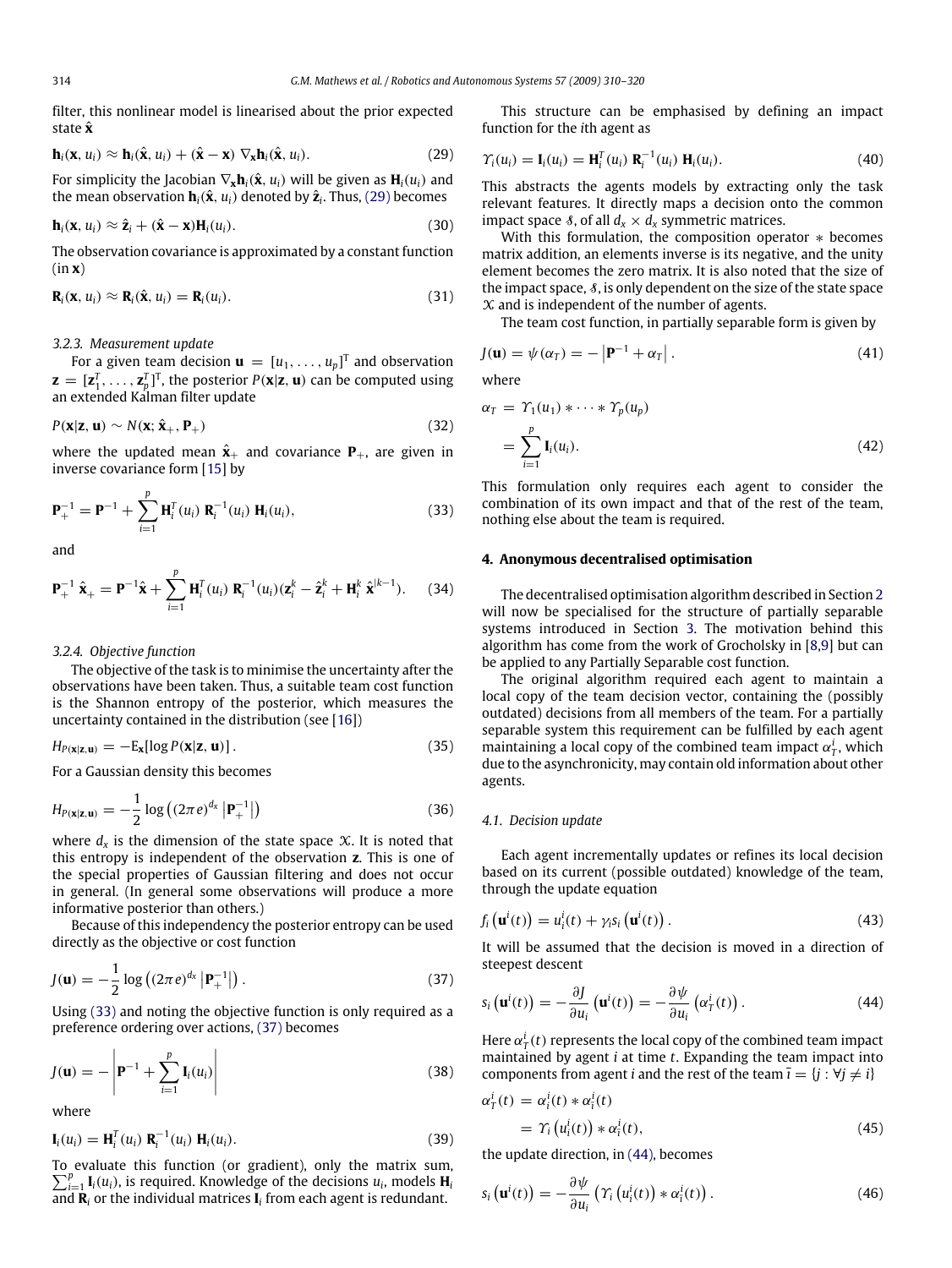

**Fig. 3.** Acyclic communication network. Agent 6 can only receive information about agents 1−4 via 5. This ensures the impacts from these agents are only counted once.

Thus, the update equation can be written as

$$
u_i^i \leftarrow u_i^i - \gamma_i \frac{\partial \psi}{\partial u_i} \left( \gamma_i \left( u_i^i(t) \right) * \alpha_i^i(t) \right). \tag{47}
$$

This enables each agent to continually refine its decision while only requiring very little information about the rest of the team. The impact  $\alpha_{\bar{i}}^i$ , abstracts the decisions, models and even the number of agents in rest of the team. This enables each agent to calculate the update directions in a scalable fashion.

### *4.2. Communication topology*

As each agent locally modifies its decision, it changes its contribution to the team impact. Hence, for each agent to reconstruct the full team impact, it must receive information from every other agent. The simplest method to accomplish this is a fully connected communication network where every agent sends its impact to every other agent, as used for Example 1. However, this technique is not scalable, since each agent must send and receive a number of messages proportional to the size of the team.

To overcome this issue, each agent *i* is restricted to only communicate to agents in a local neighbourhood N*<sup>i</sup>* of some communication graph. Each agent combines the impacts it receives and passes it on, such that eventually every agent has a team impact that contains information from every other agent.

However, due to the anonymous nature of the impacts, if the network contains loops, it is impossible for an agent to know which other agents it has information about and double counting information can happen. This is similar to *rumour propagation* in data fusion networks [17].

To prevent this, the communication network will be restricted to an acyclic tree network. This ensures each agent can only receive information about any other particular agent through a single, third agent. This property is illustrated in Fig. 3.

# *4.3. Message structure*

The changes in each agent's local impact (and changes received from other agents) are communicated in the form of update messages. These messages represent the difference between the previous impact and the updated one.

To ensure information is not lost or double counted, each agent *i* maintains a buffer  $C_{ij} \in \mathcal{S}$  for each local communication link to a neighbouring agent  $j \in \mathcal{N}_i$ . This contains the component of the team impact that is known by both agents *i* and *j*. The buffer is initialised with the identity element  $\alpha_{\emptyset}$ , representing that nothing is common.

Each time agent *i* is required to communicate to agent  $j \in \mathcal{N}_i$ , it sends an update message  $m_{ij} \in \mathcal{S}$  by first removing this common component (i.e. by combining its inverse)

$$
m_{ij} = \alpha_T^i * C_{ij}^{-1}.
$$
\n(48)

This message contains the differences between what it has communicated before and what it now knows (by changing its own impact or through communications from other agents). Once the message is sent (and it is know to be received) the agent must update its buffer by setting

$$
C_{ij} \leftarrow C_{ij} * m_{ij} = \alpha_T^i. \tag{49}
$$

This represents that agent *j* will know everything that it knew previously about the team and what was just sent.

On reception, agent *j* combines the message with its current team impact

$$
\alpha_T^j \leftarrow \alpha_T^j * m_{ij} \tag{50}
$$

and similarly updates its buffer

$$
C_{ji} \leftarrow C_{ji} * m_{ij}.
$$
\n
$$
(51)
$$

By noting that the messages an agent receives is based on changes to other agents impacts (not its own), (50) can be written as

$$
\alpha_j^j * \alpha_j^j \Leftarrow \alpha_j^j * \alpha_j^j * m_{ij} \tag{52}
$$

and thus

$$
\alpha_j^j \Leftarrow \alpha_j^j * m_{ij}.\tag{53}
$$

This allows the impact from the rest of the team  $\alpha_j^j$  to be separated and updated independently from that of its own impact  $\alpha_j^j$ .

The generic internal structure of each agent is shown in Fig. 4. The left hand side of the diagram displays the optimisation loop, where local decisions are continually refined. On the right, the external information regarding the rest of the teams impact  $\alpha_i^j$ (which the refinements are based on) is continually updated via the communication links.

# *4.4. Update step size*

The convergence results of Theorem 1, provides a quantitative relationship between the allowable step size  $\gamma_i$ , the age of the information contained in the local team impact  $\alpha_T^i$ , and the interagent coupling.

However, these parameters will generally require global knowledge of the system, i.e. all agent models, communication protocols and network topology, and must be specified *a priori*. One approach to overcome this requirement, is to supply each agent with some maximum bound which allow it to produce a conservative estimate. This will be demonstrated in the following example. Other methods to guarantee an appropriate step size is employed are given in [18].

# *4.5. Example 3: Feature localisation*

This is a continuation of the previous example of reconnaissance with Gaussian uncertainties. It considers the multi-agent decision problem pictured in Fig. 5. The agents represent range only sensors and they are required to select the observation angles such the posterior uncertainty of a 2D point feature is minimised.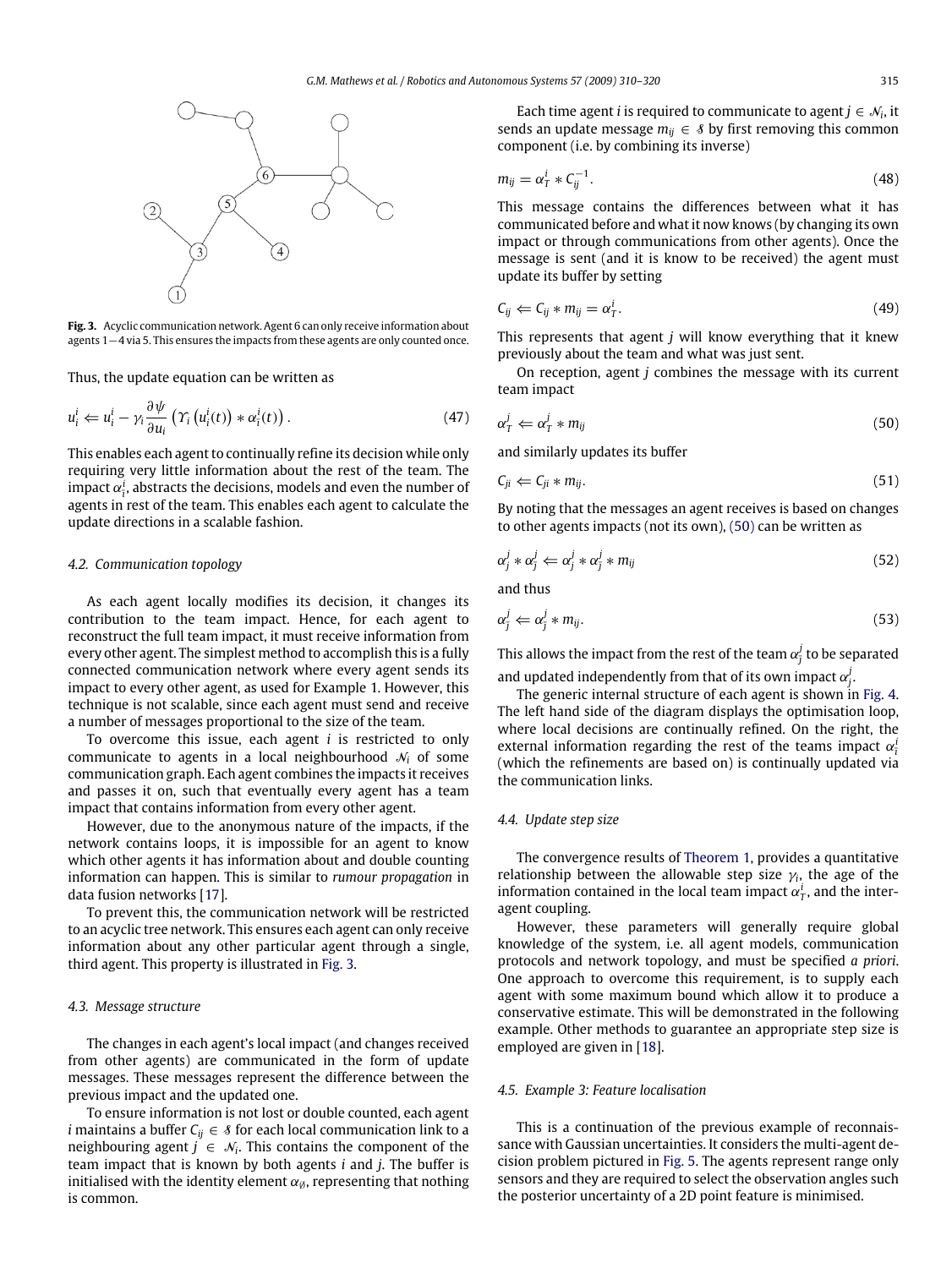

**Fig. 4.** Internal agent structure. Dashed arrows indicate asynchronous information flows. The left half of the algorithm incrementally refines the agents decision based on the local team impact. While the right side continually updates the local team impact that the decisions are based on.



**Fig. 5.** Feature localisation Task. Each agent is equipped with a range sensor and must decide on which angle to view the feature.

# *4.5.1. Models*

The state **x** described the position of the feature

$$
\mathbf{x} = \begin{bmatrix} x \\ y \end{bmatrix} . \tag{54}
$$

The agents have access to a common Gaussian prior distribution about the location of the feature

$$
P(\mathbf{x}) \sim N(\mathbf{x}; \hat{\mathbf{x}}, \mathbf{P}),\tag{55}
$$

and are equipped with range sensors that produce observations according to

$$
\mathbf{z}_{i} = \hat{r}_{i} + w_{i}
$$
  
=  $\sqrt{(x - x_{i})^{2} + (y - y_{i})^{2}} + w_{i}$  (56)

where the disturbance  $w_i$  is zero mean with variance  $\sigma_i^2$  and  $x_i$  and  $y_i$  are the positions of the sensors. It is assumed that the variances are independent of the range and thus it is expected that only the bearing to the estimate  $\hat{\mathbf{x}}$  will be of interest

$$
u_i = \tan^{-1} \frac{\hat{y} - y_i}{\hat{x} - x_i}.
$$
\n
$$
(57)
$$

The team decision problem involves selecting the observation angle *u<sup>i</sup>* such that the expected posterior uncertainty is minimised. Using the formulation given in (41) and (42), the objective function becomes

$$
J(\mathbf{u}) = -|\mathbf{P}^{-1} + \alpha_T| \tag{58}
$$

where

$$
\alpha_T = \Upsilon_1(u_1) + \cdots + \Upsilon_p(u_p) \tag{59}
$$

and

$$
\gamma_i(u_i) = \mathbf{H}_i^T(u_i) \mathbf{R}_i^{-1}(u_i) \mathbf{H}_i(u_i).
$$
\n(60)

The Jacobian, linearised about the prior mean, is given by

$$
\mathbf{H}_{i}(u_{i}) = \nabla_{\mathbf{x}} \mathbf{h}_{i}(\hat{\mathbf{x}}, u_{i})
$$
\n
$$
= \begin{bmatrix}\n\hat{\mathbf{x}} - x_{i} & \hat{\mathbf{y}} - y_{i} \\
\sqrt{(\hat{\mathbf{x}} - x_{i})^{2} + (\hat{\mathbf{y}} - y_{i})^{2}} & \sqrt{(\hat{\mathbf{x}} - x_{i})^{2} + (\hat{\mathbf{y}} - y_{i})^{2}}\n\end{bmatrix}
$$
\n
$$
= \begin{bmatrix}\n\cos(u_{i}) & \sin(u_{i})\n\end{bmatrix},
$$
\n(61)

and the observation covariance is simply the scalar variance

$$
\mathbf{R}_i(u_i) = \sigma_i^2. \tag{62}
$$

Thus, the impact function becomes

$$
\gamma_i(u_i) = \frac{1}{\sigma_i^2} \begin{bmatrix} \cos^2(u_i) & \cos(u_i)\sin(u_i) \\ \cos(u_i)\sin(u_i) & \sin^2(u_i) \end{bmatrix} . \tag{63}
$$

The model of each agent is defined by their Jacobian  $H_i(u_i)$  and covariance  $\mathbf{R}_i(u_i)$ . For this scenario the agents only differ through their observation variances,  $\sigma_i^2$ , which is assumed only known by the corresponding agent (this is analogous to each agent only knowing its own model).

Each agent employs the internal algorithm depicted in Fig. 4. The decisions are updated by calculating a direction, using (46) and an appropriate step size. The gradient calculation only requires the impact of the rest of the team, and thus nothing about the *individual* variances of the other agents sensors is required.

# *4.5.2. Step size and inter-agent coupling*

To determine if a step size  $\gamma_i$  is appropriate, knowledge of the Hessian and network delays are required. This can be observed by examining the results of Theorem 1.

The coupling coefficients are related to the maximum of the Hessian elements

$$
K_{ij} \ge \left| \frac{\partial^2 J}{\partial u_i \partial u_j}(\mathbf{u}) \right| \quad \forall \mathbf{u} \in \mathcal{U}
$$
 (64)

and for this system are given by

$$
\max_{\mathbf{u}\in\mathcal{U}}\left|\frac{\partial^2 J}{\partial u_i \partial u_j}(\mathbf{u})\right| = \frac{2}{\sigma_i^2 \sigma_j^2} \quad \text{if } i \neq j \tag{65a}
$$

or

$$
\max_{\mathbf{u}\in\mathcal{U}}\left|\frac{\partial^2 J}{\partial u_i^2}(\mathbf{u})\right| = \sqrt{\frac{4(Y_x - Y_y)^2}{\sigma_i^4} + \frac{16Y_{xy}^2}{\sigma_i^4} + \frac{2}{\sigma_i^2}\sum_{j\neq i}\frac{1}{\sigma_j^2}}
$$
(65b)

where the terms *Y<sup>x</sup>* , *Y<sup>y</sup>* and *Yxy* are elements of the prior information or inverse covariance matrix,

$$
\mathbf{P}^{-1} = \begin{bmatrix} Y_x & Y_{xy} \\ Y_{xy} & Y_y \end{bmatrix} . \tag{66}
$$

The maximum step size, using the steepest descent direction, is

$$
\Gamma_{i} = \frac{2}{K_{ii} + \sum_{j \neq i} K_{ij} \left( 1 + B_{ij} + B_{ji} \right)}.
$$
\n(67)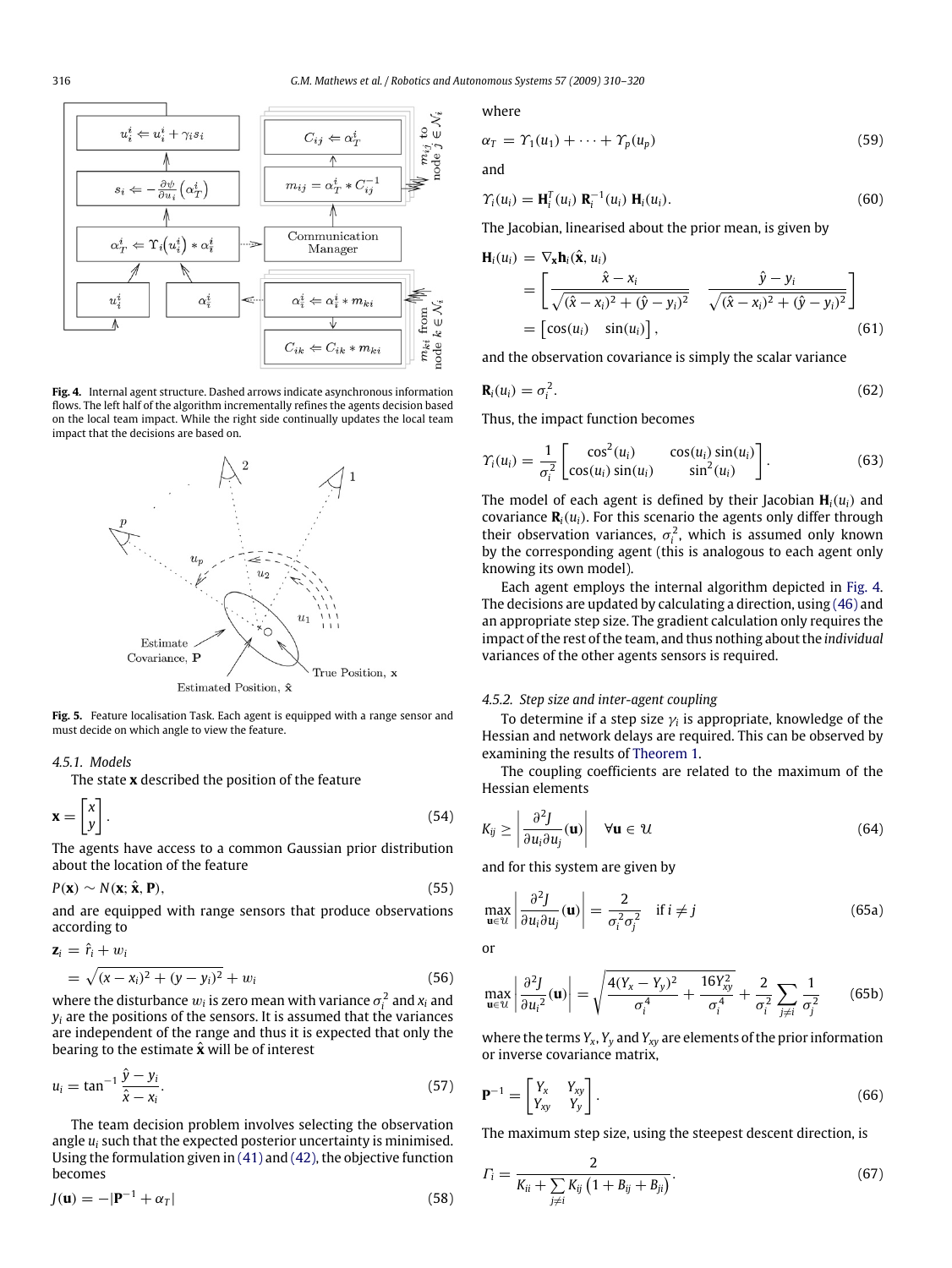Thus it can be seen explicitly, for each agent to calculate the maximum allowable step size, the observation variances  $(\sigma_j^2)$  from each other agents and the communication delays caused by the network topology  $(B_{ii}$  and  $B_{ii}$ ) are required.

Although this seems to suggest global knowledge is required by each agent, only an upper bound on these variables (*Kij* and *Bij*) are required. Hence, a smaller upper bound  $\bar{\Gamma}_i \leq \Gamma_i$  for the step size can be obtained through more general knowledge of the team, such as the minimum observational variance in the team  $\sigma_{\text{min}}$ , total number of agents *p*, and the diameter of the communication network  $B_{\text{max}}$ .

Estimates of the coupling coefficients can be calculated locally by each agent using

$$
\bar{K}_{ij} = \frac{2}{\sigma_i^2 \sigma_{\min}^2} \quad \text{if } i \neq j \tag{68}
$$

and

$$
\bar{K}_{ii} = \sqrt{\frac{4(Y_x - Y_y)^2}{\sigma_i^4} + \frac{16Y_{xy}^2}{\sigma_i^4}} + \frac{2p}{\sigma_i^2 \sigma_{\min}^2}.
$$
\n(69)

Thus, a bound of the upper limit, which is guaranteed to be less than or equal to the true limit, is given by

$$
\bar{\Gamma}_i = \frac{2}{\bar{K}_{ii} + \sum_{j \neq i} \bar{K}_{ij} (1 + 2B_{\text{max}})} \le \Gamma_i.
$$
 (70)

This will usually be a very conservative estimate and hence, will be used as the actual step size

$$
\gamma_i = \bar{\varGamma}_i. \tag{71}
$$

# *4.6. Numerical results*

The convergence properties of this decision problem will now be demonstrated using two simulations. Each agent employs the internal algorithm shown in Fig. 4. The agents perform simultaneous updates and communicates to its neighbours after every local iteration (i.e.  $T_U^i = \{0, 1, 2, ...\}$  and  $T_C^{ij} = \{1, 2, ...\}$ for all *i* and  $j \neq i$ ). Thus, it will be assumed information about an agents impact propagates a single hop in the acyclic network each iteration.

Each agent has a random observation variance in the interval [1, 2], starts with a randomly initialised decision between  $-\pi$  and  $\pi$  and knows nothing about the impact of the rest of the team.

For both examples, the same prior density is used for the feature, namely a Gaussian with zero mean and an inverse covariance of

$$
\mathbf{P}^{-1} = \begin{bmatrix} 0.75 & 0.2 \\ 0.2 & 0.5 \end{bmatrix} . \tag{72}
$$

# *4.6.1. Two agents*

For this simulation the true coupling coefficients were used and the step size set as  $\gamma_i = 0.75 \Gamma_i$ , corresponding to a  $\beta = 1.5$ . The evolution of the global team decision is shown in Fig. 6, along with contours of the team objective function. It is noted that this information is not available to any of the agents as each agent only knows about the other through the communicated impacts.

The convergence of the value of the objective function is shown in Fig. 7, while Fig. 8 shows the final optimal team decisions.



Fig. 6. Trajectory of the team decision through the decision space  $u$  displayed with contours of the team objective function. Each agent updates it decision based on old information from the other. Global information about network topology and the coupling coefficients are used to determine the allowable step size.



**Fig. 7.** Value of the objective function for the trajectory shown in Fig. 6. The dotted line represents the minimum cost found using the centralised optimisation algorithm, MATLAB's fminsearch function.



**Fig. 8.** Prior feature covariance ellipse displayed with the optimal observation angles of the two agents.